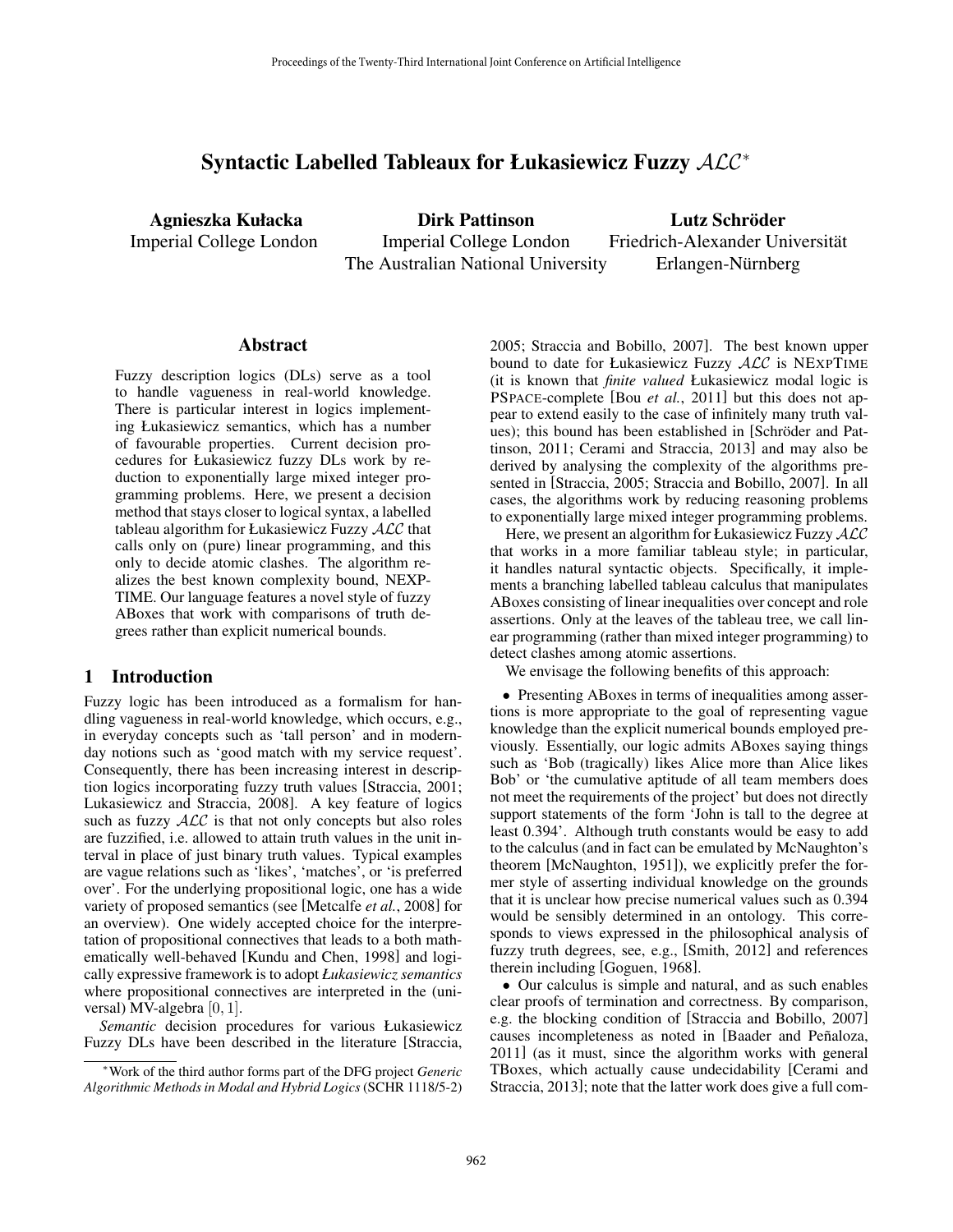pleteness proof for the case of acyclic TBoxes).

• While existing algorithms for Łukasiewicz Fuzzy ALC always fully expand the target concept, and, e.g., will insist on always expanding the existential restriction when checking satisfiability in  $A \sqcup \exists R.C$ , our calculus will, given the right heuristics (e.g. expand simple concepts first, see Example 4.7), be happy to close the tableau early by just satisfying the left disjunct. In other words, previous algorithms always exhibit worst-case behaviour, while our tableau method offers the prospect of feasible average-case behaviour.

*Related Work.* Besides the mentioned work [Straccia, 2005; Straccia and Bobillo, 2007; Schröder and Pattinson, 2011] on Łukasiewicz Fuzzy  $ALC$ , e.g., Straccia [2001] and Stoilos et al. [2007] deal with modal logics of vagueness over other (fuzzy) base logics, in particular using the Zadeh interpretation of propositional connectives. The comparision expressions in [Kang *et al.*, 2006] do not permit general linear inequalities and also use Zadeh semantics for propositional connectives. Proof theory for Łukasiewicz Logic centres around the propositional and first-order setup [Ciabattoni *et al.*, 2005; Olivetti, 2003; Fermüller and Metcalfe, 2009] (despite the title, Montagna [2003] does not treat the modal analog of fuzzy  $ALC$ ). Our approach is inspired by Hähnle [1994] where satisfiability is reduced to feasibility of linear programming problems. Satisfiability in propositional Łukasiewicz logic is known to be in NP.

## 2 Syntax and Semantics of Fuzzy ALC

We recall the definition of Łukasiewicz Fuzzy ALC following [Straccia, 2005] but with a more expressive notion of ABox. The syntax of concepts is the same as in standard  $ALC$ , i.e. given sets  $N_c$  and  $N_R$  of *atomic concepts* and *roles*, respectively, *concepts* are defined by the grammar

$$
C, D ::= \bot \mid A \mid \neg C \mid C \sqcap D \mid \exists R. C \quad (A \in \mathsf{N}_\mathsf{C}, R \in \mathsf{N}_\mathsf{R}).
$$

The nesting depth of ∃ in a concept C is called the *quantifier rank* of  $C$ , denoted  $rk(C)$ . As Łukasiewicz semantics validates the respective equivalences, we can put  $C \sqcup D =$  $\neg(\neg C \sqcap \neg D)$ ,  $C \rightarrow D = \neg C \sqcup D$ , and  $\forall R$ .  $C = \neg \exists R$ .  $\neg C$ as usual. The semantics of the language is then defined over *fuzzy interpretations*  $\mathcal{I} = (\Delta^{\mathcal{I}}, (\tilde{A}^{\mathcal{I}})_{A \in N_C}, (R^{\mathcal{I}})_{R \in N_R})$  that consist of

- a set  $\Delta^{\mathcal{I}}$ , the *domain*;
- a map  $A^{\mathcal{I}} : \Delta^{\mathcal{I}} \to [0,1]$  for each  $A \in \mathsf{N}_\mathsf{C}$ ;
- a map  $R^{\mathcal{I}}: \Delta^{\mathcal{I}} \times \Delta^{\mathcal{I}} \to [0, 1]$  for each  $R \in \mathsf{N}_{\mathsf{R}};$

— i.e.  $A^{\mathcal{I}}$  is a fuzzy subset of  $\Delta$  and  $R^{\mathcal{I}}$  a fuzzy binary relation over  $\Delta$ , for each atomic concept  $A \in \mathbb{N}_{\mathsf{C}}$  and each role  $R \in N_R$ . We extend the interpretation by fuzzy subsets to all concepts C, defining  $C^{\mathcal{I}} : \Delta^{\bar{\mathcal{I}}} \to [0,1]$  by

$$
(\exists C)^{\mathcal{I}}(d) = \sup_{e \in \Delta^{\mathcal{I}}} (R^{\mathcal{I}}(d, e) \otimes C^{\mathcal{I}}(e)) \qquad \perp^{\mathcal{I}}(d) = 0
$$

$$
(\neg C)^{\mathcal{I}}(d) = 1 - C^{\mathcal{I}}(d) \quad (C \sqcap D)^{\mathcal{I}}(d) = C^{\mathcal{I}}(d) \otimes D^{\mathcal{I}}(d)
$$

where  $a \otimes b = \max(a + b - 1, 0)$ . A concept C is *valid* if  $C^{\mathcal{I}}(d) = 1$  for all fuzzy interpretations  $\mathcal{I}$  and all  $d \in \Delta^{\mathcal{I}}$ , in which case we write  $\models C$ . Dually, C is *satisfiable* if  $\neg C$  is not valid. Thus, C is satisfiable if  $C^{I}(d) > 0$  for some point  $d \in \Delta^{\mathcal{I}}$  in some fuzzy interpretation  $\hat{\mathcal{I}}$ .

Łukasiewicz semantics of fuzzy logic has several desirable properties that fail in alternative definitions, in particular residuatedness (i.e. conjunction and implication are mutually adjoint) and continuity of all operators, see e.g. [Kundu and Chen, 1998].

Example 2.1. Maybe somewhat surprisingly, the concept

 $\forall$  likes. tall  $\Box \exists$  likes. blond  $\Box \neg \exists$  likes. (tall  $\Box$  blond)

is satisfiable: take a fuzzy interpretation where  $\Delta^{\mathcal{I}}$  contains  $d,e$  with likes $\mathcal{I}(d,e)=0.5=\mathsf{t}$ all $\mathcal{I}(e)$ , likes $\mathcal{I}(d,f)=0$  for  $f \neq e$ , and blond<sup> $\mathcal{I}(e) = 1$ . What is ultimately behind this</sup> is the fact that Łukasiewicz Fuzzy logic is not idempotent; in this case: likes $^{\mathcal{I}}(d,e) \otimes \textsf{tall}^{\mathcal{I}}(e) = 0.5 \otimes 0.5 = 0$ . In other words, Łukasiewicz semantics is 'resource-aware'. As shown in [Kundu and Chen, 1998], the failure of idempotence is unavoidable for logics satisfying certain desirable properties enabled by Łukasiewicz semantics. For many application scenarios, this is a feature rather than a bug; e.g. when casting a movie role for which we want a talented and popular actor  $(T \cap P)$ , we might indeed be inclined to regard someone who displays only moderate talent  $(T = 0.5)$  *and* is only mildly popular (P = 0.5) as altogether unsuitable ( $T \sqcap P = 0$ ).

We will reduce the problem of concept satisfiability to that of ABox satisfiability where we take ABoxes to be sets of linear inequalities relating membership of named individuals in concepts and roles. Formally, given a set  $I_N$  of individual names, an *ABox assertion* is a linear inequality

$$
\sum_{i \in I} a_i : C_i + \sum_{j \in J} (a_j, b_j) : R_j >_{z} \sum_{k \in K} a_k : C_k + \sum_{l \in L} (a_l, b_k) : R_l
$$

where subscripted occurrences of  $a, b, C$  and  $R$  are individual names, concepts and role names, respectively and  $z \in \mathbb{Z}$  is an integer, with  $n >_z m$  abbreviating  $n + z > m$ . An *ABox* is a finite set of ABox assertions. Terms of the form  $a\,:\,C$ and (a, b) : R as in ABox assertions are called *concept assertions* and *role assertions*, respectively. If  $\Gamma = \sum_{i \in I} a_i : C_i + \sum_{j \in J} (a_j, b_j) : R_j$  is a formal sum of concept and role assertions and  $\mathcal I$  additionally assigns elements  $i^{\mathcal I}$  to individuals, we put  $\Gamma^{\mathcal{I}} = \sum_{i \in I} C_i^{\mathcal{I}}(a_i^{\mathcal{I}}) + \sum_{j \in J} R^{\mathcal{I}}(a_j^{\mathcal{I}}, b_j^{\mathcal{I}})$  and say that *I* satisfies an ABox assertion  $\Gamma >_z \Delta$  if  $z + \Gamma^{\mathcal{I}} > \Delta^{\mathcal{I}}$ . That is, we require the linear inequality to hold if concepts and roles are replaced by their meaning. An interpretation  $\mathcal I$ satisfies an ABox  $A$  if it satisfies all elements, this is written  $\mathcal{I} \models \mathcal{A}$ . Finally, an ABox  $\mathcal{A}$  is *satisfiable* if  $\mathcal{I} \models \mathcal{A}$  for some interpretation  $I$ . We use standard notational conventions and denote unions of ABoxes in the form  $A_1 \mid A_2$ .

Remark 2.2. There are a number of alternative options regarding the particular shape of ABoxes: we could have used non-strict rather than strict inequality (or a mix of both), and we could have admitted scalars in linear inequalities. While McNaughton's Theorem [McNaughton, 1951] shows that rational scalars are redundant technically, our argument for not including them is philosophical, as statements like 'my hat is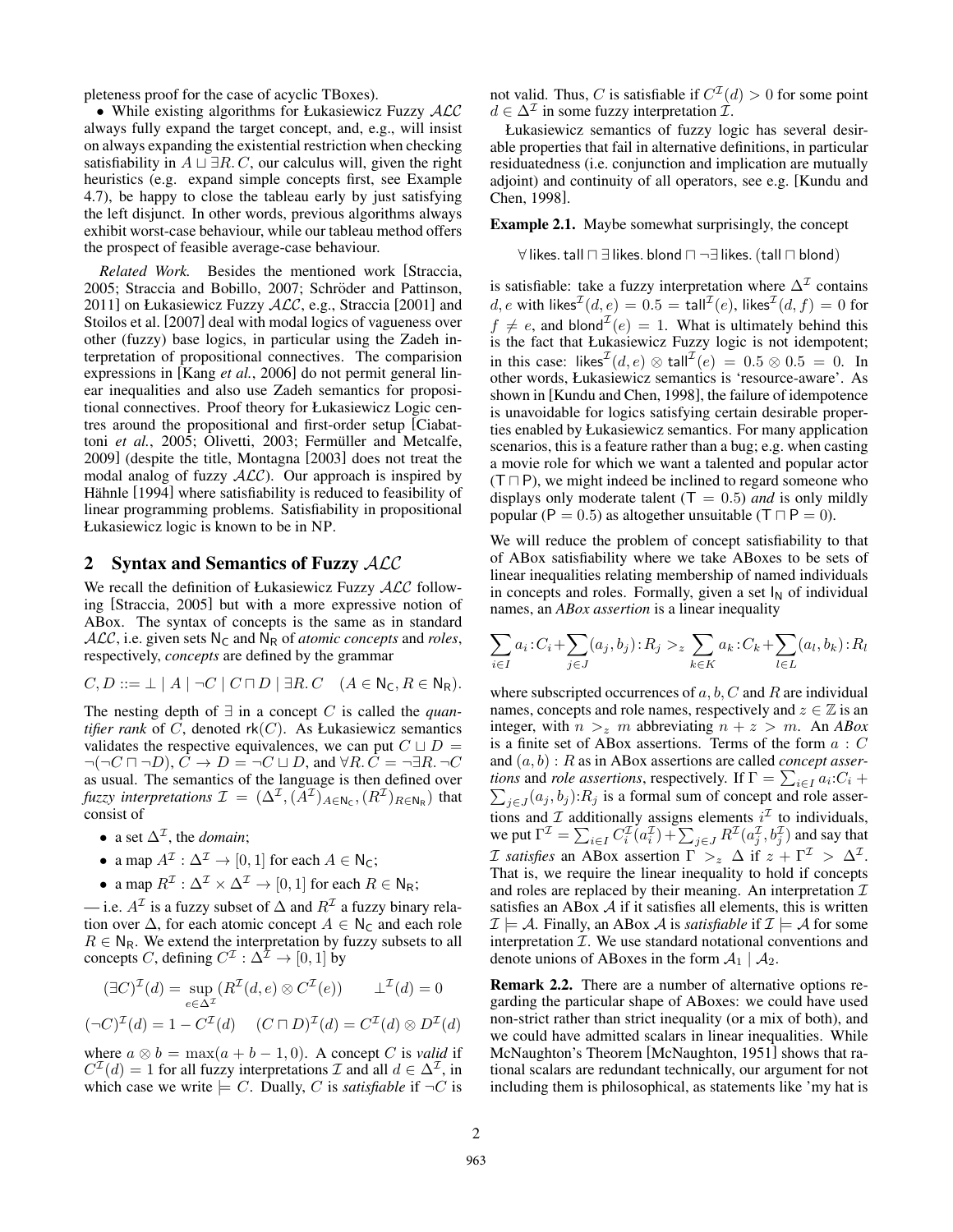1.27 times as red as yours' seem to be of only limited meaningfulness. The formulation of ABoxes in terms of strict inequalities dualizes the validity problem, and admitting nonstrict inequalities in addition to strict inequalities poses no technical difficulties.

Example 2.3. While McNaughton's Theorem [McNaughton, 1951] implicitly allows us to formulate linear inequalities involving satisfaction of concepts at a single individual in the style used in previous frameworks, i.e. as simple lower bounds  $a : C > \alpha$ , the formulation of ABoxes as linear inequalities is strictly more powerful as it can also describe relations between role assertions and relations between concepts satisfied by different individuals. Our notion of ABox may thus be seen as a fuzzy variant of Boolean ABoxes [Areces *et al.*, 2003; Liu *et al.*, 2006]. Using linear inequalities in ABoxes, we can e.g. express Bob's tragic plight as in the introduction using the ABox assertion

 $(Bob, Alice)$ : likes  $> (Alice, Bob)$ : likes.

Similarly, the inadequacy of the team consisting of Alice, Bob, and Charlie to the task at hand can be expressed by

Project : ∃demands. Skill >

 $Bob: compt + Alice: compt + Charlie: compt$ 

where compt abbreviates ∃has. Skill.

## 3 The Tableau Calculus

We now introduce the tableau calculus for Łukasiewicz Fuzzy  $ALC$ . Semantically, the main difficulty is that although Fuzzy  $ALC$  does have the tree model property [Schröder and Pattinson, 2011], one has to deal with arithmetic dependencies between different branches in the model. Syntactically these dependencies are captured using labels in ABox assertions. The primitive objects handled in our calculus are not concepts but instead *linear inequalities* between concepts and roles, i.e. ABox assertions which play a role similar to that of concept assertions and role assertions in the classical case. In particular, satisfaction of an ABox assertion under an interpretation is two-valued in the same way as satisfaction of concept and role assertions in the classical case.

We introduce a Beth-style tableau calculus for determining satisfiability of ABoxes and prove its soundness and completeness, i.e. unsatisfiability of an ABox  $A$  is equivalent to existence of a closed tableau with root A.

As axioms of our calculus, we take those ABoxes whose unsatisfiability can be seen purely by reasoning with linear inequalities. In particular, we can take those ABoxes to consist of atomic concepts and role assertions only.

Definition 3.1. An ABox assertion A is *atomic* if C is an atomic concept for every  $a:C$  that occurs in  $A$ , and an ABox is atomic if it consists of atomic ABox assertions only.

In particular, the unsatisfiability of atomic ABoxes immediately reduces to a linear programming problem.

Lemma and Definition 3.2 (Clashes). *For an atomic ABox* A*, the following are equivalent:*

*1.* A *is unsatisfiable*

*2. the linear programming problem in the variables* a:A *and* (a, b):R *consisting of* A *and inequalities stating that all variables are in* [0, 1] *is infeasible.*

*We say that* A clashes *if it satisfies these conditions.*

The calculus that we are about to introduce consists of propositional rules that are invertible as in the case of classical propositional logic, together with left and right rules for the existential restriction operator. As in labelled modal calculi, the existential rule manipulates the labels whereas propositional rules leave labels intact.

Definition 3.3 (Linear Tableau Calculus). The *linear tableau calculus* (LTC) for Łukasiewicz Fuzzy ALC consists of the rules displayed in Figure 1.

If  $(R)$  is a rule of LTC with premiss P and conclusions  $C_1, \ldots, C_n$ , then

$$
\begin{array}{ccc}\n & P \\
\hline\nP & C_1 & \dots & P & C_n\n\end{array}
$$

is an *instance* of  $(R)$  provided each  $P \mid C_i$  is distinct from  $P$ . We say that an ABox A is *inconsistent* if there exists a *closed tableau for* A, i.e. a tree constructed using rule instances of LTC with root A and all leaves labelled (Ax), and A is *incomplete* if there is a rule instance with premiss A, and *complete*, otherwise.

The fact that tableaux are defined by applying rule *instances* means that the rules in Figure 1 are to be read in the form 'if the ABox in the premiss has been reached, then add the conclusion to it'. As usual, a *branch* in the tableau is a sequence of ABoxes such that each successive ABox is a conclusion of a rule instance applied to the previous ABox.

In the propositional rules, one can see branching familiar from propositional tableau. The index-shift between premiss and conclusion of propositional rules absorbs the arithmetic that stems from the interpretation of the propositional connectives and is used here mainly for cosmetic reasons. The existential rules are more subtle, but they achieve the same as their counterparts in classical (crisp)  $ALC$ . For the premiss of (∃L) to be satisfiable, the truth value of the existential restriction needs to be maximized. This maximal value (up to  $\epsilon$  owing to the interpretation of  $\exists$  as supremum) needs to be realized by a successor, and the value of  $a : \exists R.C$  is either zero (leading to the left conclusion) or achieved (again up to  $\epsilon$ ) for some successor b as indicated in the right conclusion. The side condition for (∃L) ensures termination of the calculus and guarantees that it is only applied once to each concept assertion  $a : \exists R.C.$  The  $(\exists R)$  rule plays the role of the universal restriction rule in classical  $ALC$ , and we need to minimize the truth value of the existential restriction  $a:\exists R.C$ on the right for the premise of (∃R) to be satisfied. This is achieved by equipping  $a$  with as few successors as possible, i.e., we only consider those successors the existence of which is stipulated by the ABox (and assign 0 as transition weight to all other successors). Again, in the conclusion we distinguish cases depending on whether a successor contributes positively to the truth value of the existential restriction. The last ABox assertion in the premiss of (∃R) serves only to restrict attention to labels b such that  $(a, b)$ : R occurs on the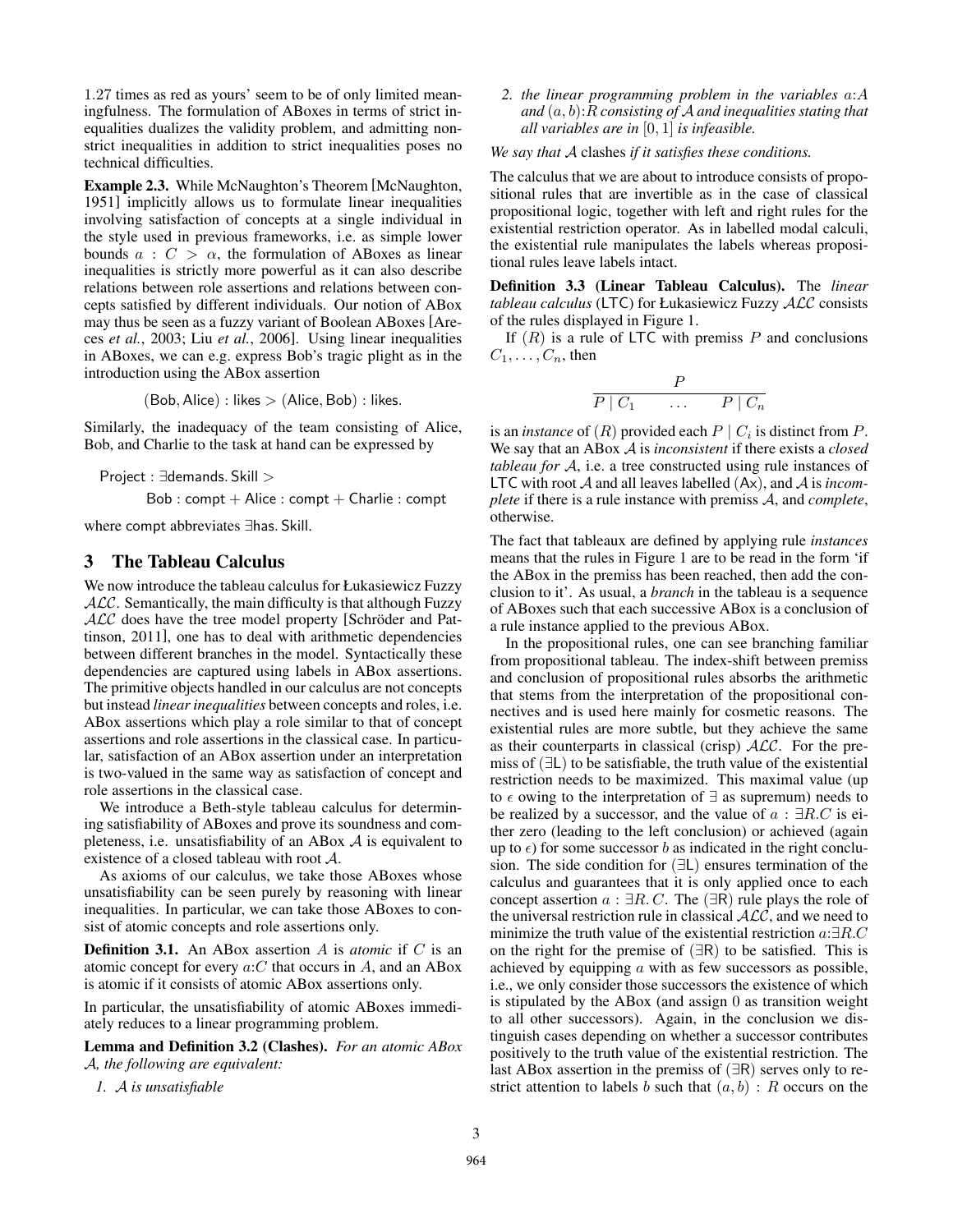left in some  $\Gamma' + (a, b) : R >_z \Delta'; \Gamma', \Delta',$  and  $z'$  themselves are then irrelevant for the rule. Note that rule instances copy the premiss to the conclusion. In particular, (∃R) does *not* discard the existential restriction as further relational successors may emerge due to concept unfolding. We illustrate the rules before establishing soundness and completeness.

**Example 3.4.** Anticipating soundness, we show that  $\forall R.p \sqcap$  $q \rightarrow \forall R.p$  is universally valid in Łukasiewicz  $\mathcal{ALC}$  by demonstrating that the ABox

$$
\neg \exists R. \neg (p \sqcap q) \sqcap \exists R. \neg p >_0 \emptyset
$$

is inconsistent. Using the propositional rules, this is readily reduced to inconsistency of

$$
a:\exists R.\neg p >_0 a:\exists R.\neg(p \sqcap q)
$$

and that of  $\emptyset >_0 \emptyset$ , which is immediate. Applying ( $\exists L$ ) we obtain two conclusions,  $\emptyset >_0 a : \exists R. \neg (p \sqcap q)$ , which eventually clashes, and

$$
(a,b):R>_0 b: p+a: \exists R. \neg (p \sqcap q)
$$

where we have already applied the  $(\neg L)$ -rule. Application of (∃R) leads to the above ABox together with

$$
(a, b): R >_0 b: p \mid (a, b): R >_1 b: p + (a, b): R + b: \neg(p \sqcap q),
$$

which clashes after propositional reasoning: the right hand assertion is equivalent to  $b:p \sqcap q > b:p$  and an application of ( $\Box$ R) introduces two inconsistent branches:  $0 < b$ : p and  $b:q>1$ .

Remark 3.5. Among the existing algorithms for Łukasiewicz Fuzzy  $ALC$ , the most closely related to ours are the constraint set algorithms by Straccia [2005] and Straccia and Bobillo [2007]. These algorithms handle constraints of the form  $\langle a : C, l \rangle$  to be read in our syntax as  $a:C > l$ , where l is either a mixed integer linear expression in so-called control variables or, in [Straccia and Bobillo, 2007], a more restricted form of expression, and additionally handle inequalities between such expressions introduced by the algorithm. Upon completion, they solve exponentially large mixed integer programming problems. It is unclear precisely how the algorithm of Straccia and Bobillo [2007], originally designed to decide satisfiability over arbitrary TBoxes (but in fact incomplete for this case [Baader and Peñaloza, 2011]) behaves in the case of the empty TBox. Similarly, the algorithm in [Straccia, 2005] does not provide an a priori bound on the number of integer linear constraints that can appear (we provide such a bound for our calculus in the shape of Lemma 5.2 below), so that the termination argument remains somewhat unclear. (Note however a recently published more detailed discussion [Cerami and Straccia, 2013].)

By comparison, our algorithm only needs to handle pure linear inequalities (i.e. without integer variables), which it integrates into the actual syntax of ABoxes, so that the objects handled by the calculus always remain within the original syntax. It only calls linear programming to detect clashes, handling the branching on its own (see also Example 4.7). Finally, it has a clear and simple completeness proof and complexity analysis, which in fact we are going to present essentially in full.

## 4 Soundness and Completeness

Soundness (and indeed completeness) of the propositional rules is straightforward by the following result that additionally asserts strong invertibility: the premiss of a LTC-rule is unsatisfiable *if and only if* this holds for all conclusions.

Lemma 4.1 (Propositional Invertibility). *Let*  $A_0/A_1 \ldots A_n$  *be a propositional rule of* LTC. Then A<sup>0</sup> *is unsatisfiable iff all* A<sup>i</sup> *are unsatisfiable, for all*  $1 \leq i \leq n$ .

The soundness of the existential rules is most easily seen by considering the contrapositive statement. Our proof is elementary and could be slightly simplified by assuming witnessed models [Hájek, 2005].

$$
(Ax) \frac{\mathcal{A} | \mathcal{A}'}{\mathcal{A}} \quad (A \text{ clashes}) \qquad (-L) \frac{\mathcal{A} | a:\neg C + \Gamma >_{z} \Delta}{\Gamma >_{z+1} a:C + \Delta} \qquad (-R) \frac{\mathcal{A} | \Gamma >_{z} \neg a:C + \Delta}{\Gamma + a:C >_{z-1} \Delta}
$$
\n
$$
(\Box L) \frac{\mathcal{A} | a:C \sqcap D + \Gamma >_{z} \Delta}{a:C + a:D + \Gamma >_{z-1} \Delta} \qquad (\Box R) \frac{\mathcal{A} | \Gamma >_{z} a:C \sqcap D + \Delta}{\Gamma >_{z} \Delta | \Gamma >_{z+1} a:C + a:D + \Delta}
$$
\n
$$
(\exists L) \frac{\mathcal{A} | \Gamma + a:\exists R.C >_{z} \Delta}{\Gamma >_{z} \Delta \Gamma + (a,b):R + b:C >_{z-1} \Delta}(*)
$$
\n
$$
(\exists R) \frac{\mathcal{A} | \Gamma >_{z} \Delta + a:\exists R.C | \Gamma' + (a,b):R >_{z'} \Delta'}{\Gamma >_{z} \Delta | \Gamma >_{z+1} \Delta + (a,b):R + b:C}
$$
\n
$$
(*) \text{ if } \{\Gamma + (a,c):R + c:C >_{z-1} \Delta \mid c \in I_N\} \cap \mathcal{A} = \emptyset \text{ and } b \text{ does not occur in } \mathcal{A}, \Gamma \text{ or } \Delta \text{ and } \Gamma \text{ does not occur in } \mathcal{A} \text{ and } \Gamma \text{ does not occur in } \mathcal{A} \text{ and } \Gamma \text{ does not occur in } \mathcal{A} \text{ and } \Gamma \text{ does not occur in } \mathcal{A} \text{ and } \Gamma \text{ does not occur in } \mathcal{A} \text{ and } \Gamma \text{ does not occur in } \mathcal{A} \text{ and } \Gamma \text{ does not occur in } \mathcal{A} \text{ and } \Gamma \text{ does not occur in } \mathcal{A} \text{ and } \Gamma \text{ does not occur in } \mathcal{A} \text{ and } \Gamma \text{ does not occur in } \mathcal{A} \text{ and } \Gamma \text{ does not occur in } \mathcal{A} \text{ and } \Gamma \text{ does not occur in } \mathcal{A} \text{ and } \
$$

Figure 1: Rules of LTC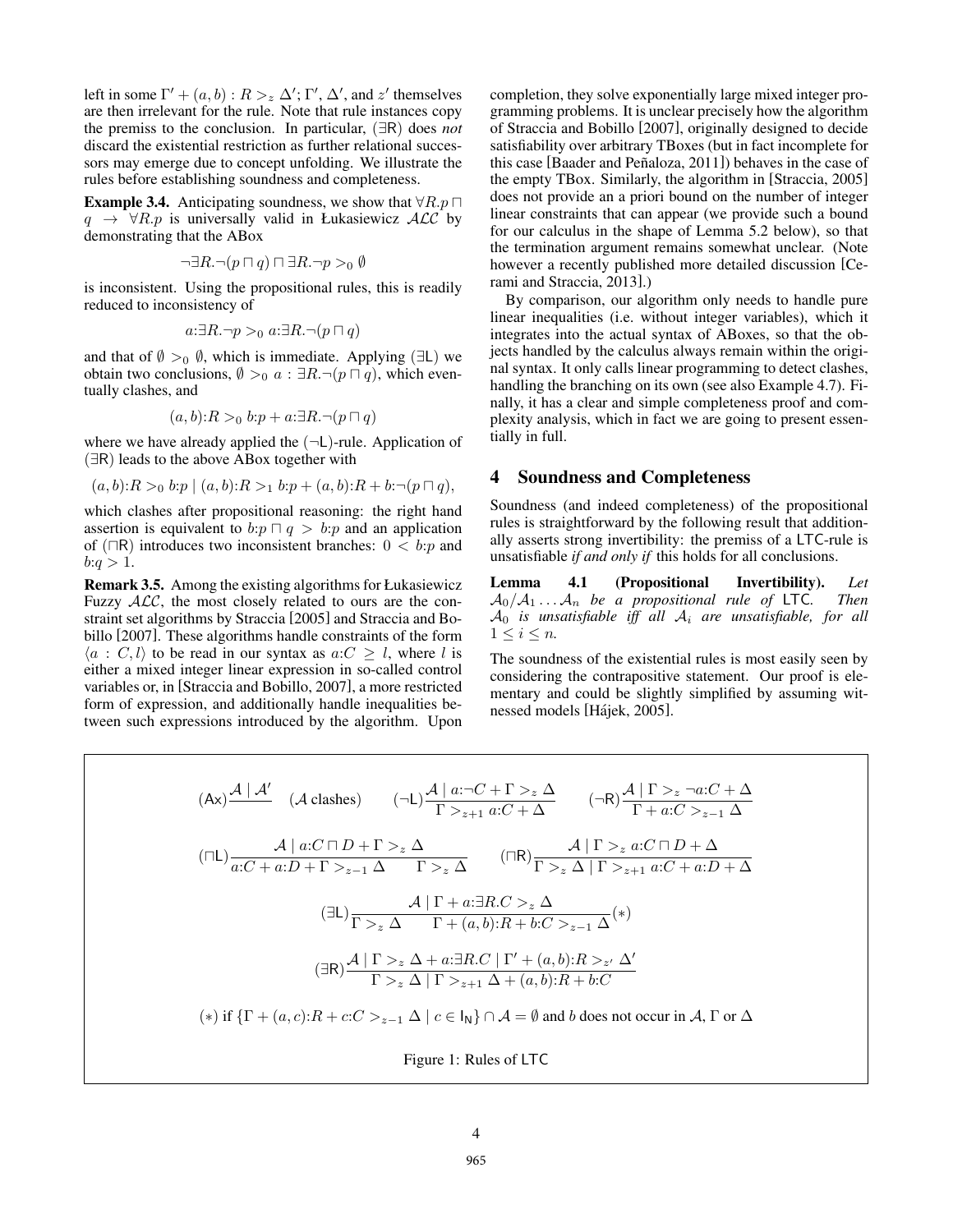**Lemma 4.2.** *If the premiss of an instance of*  $(\exists L)$  *or*  $(\exists R)$  *is satisfiable, then so is (at least) one of the conclusions.*

*Proof.* We first consider ( $\exists L$ ) and fix an interpretation  $\mathcal I$  for which  $z + \Gamma^{\mathcal{I}} + (a : \exists R.C)^{\mathcal{I}} \ge \epsilon + \Delta^{\mathcal{I}}$  for some  $\epsilon > 0$ . Clearly the left conclusion is satisfiable in case  $(a:\exists R.C)^{\mathcal{I}}=0$ , so assume that  $(a:\exists R.C)^{\mathcal{I}} > 0$ . Then there exists  $y \in \Delta$  such that both  $R^{\mathcal{I}}(x, y) \otimes C^{\mathcal{I}}(y) > 0$  where we have written  $x =$  $a^{\mathcal{I}}$ , and  $R^{\mathcal{I}}(x,y) \otimes C^{\mathcal{I}}(y) > (\exists R.C)^{\mathcal{I}}(x) - \epsilon$ . By definition of  $\otimes$  this gives  $R^{\mathcal{I}}(x,y) + C^{\mathcal{I}}(y) - 1 > (\exists R.C)^{\mathcal{I}}(x) - \epsilon$ so that in total  $(z-1) + \Gamma^{\mathcal{I}} + R^{\mathcal{I}}(x, y) + C^{\mathcal{I}}(y) = z +$  $\Gamma^{\mathcal{I}}\,+\,R^{\mathcal{I}}(x,y)\,\otimes\, C^{\mathcal{I}}(y) \,>\, z\,+\,\Gamma^{\mathcal{I}}\,+\,(\exists R.C)^{\mathcal{I}}(x)\,-\,\epsilon\,\geq\, 0$  $\epsilon + \Delta^{\mathcal{I}} - \epsilon = \Delta^{\mathcal{I}}$  as we had to show.

For soundness of  $(∃R)$  we fix an interpretation  $I$  such that  $\mathcal{I} \models A$ ,  $z + \Gamma^{\mathcal{I}} > \Delta^{\mathcal{I}} + (a \cdot \exists R.C)^{\mathcal{I}}$  and  $z' + {\Gamma'}^{\mathcal{I}}$  +  $R^{\mathcal{I}}(a^{\mathcal{I}},b^{\mathcal{I}}) > {\Delta'}^{\mathcal{I}}$ . It suffices to show that  $z+1+\Gamma^{\mathcal{I}} > {\Delta'}^{\mathcal{I}}+$  $R^{\mathcal{I}}(a^{\mathcal{I}},b^{\mathcal{I}})+C^{\mathcal{I}}(b^{\mathcal{I}})$ . This follows from  $(\exists R.C)^{\mathcal{I}}(a^{\mathcal{I}}) \geq$  $R^{\mathcal{I}}(a^{\mathcal{I}},b^{\mathcal{I}}) \otimes C^{\mathcal{I}}(b^{\mathcal{I}}) \geq R^{\mathcal{I}}(a^{\mathcal{I}},b^{\mathcal{I}}) + C^{\mathcal{I}}(b^{\mathcal{I}}) - 1.$ 

Soundness of LTC with respect to many-valued interpretations is now an easy corollary of the contrapositive of the previous lemma.

Proposition 4.3 (Soundness of LTC). *Every inconsistent ABox is unsatisfiable.*

We establish completeness of LTC by showing that the existential rules are in fact invertible and that the calculus does not generate infinite branches in backwards proof search, essentially the same argument that is also used to show completeness and termination in classical ALC. Completeness follows from invertibility once we demonstrate that every unsatisfiable sequent either clashes or is a rule premiss and the fact that all branches in tableaux are finite. As to the former, it is straightforward to show that

Lemma 4.4. *If* A *is clash-free and complete, then* A *is satisfiable.*

Termination of the calculus is a consequence of the fact that only finitely many fresh labels will be generated using the (∃L)-rule as every newly introduced individual can only appear in concept assertions of smaller quantifier rank, and each label is annotated with sub-concepts of concepts that occur in the initial ABox, an argument similar to that used for termination of hybrid tableaux in [Bolander and Blackburn, 2007].

Lemma 4.5. *Every path in* LTC *is of finite length only.*

*Proof.* As all individuals are only labelled with sub-concepts of concepts that occur in  $A_0$  and the size of ABox-assertions is non-increasing, every infinite branch  $(A_0, A_1, \dots)$  must  $\bigcup_{i\geq 0} A_i$ . Consider the forest of individual-labelled trees incontain an infinite number of applications of  $(\exists L)$ . Let  $\mathcal{A} =$ duced by the role assertions  $(a, b)$ : R generated by  $(\exists L)$ . The restriction on applicability of (∃L) guarantees that all these trees are finitely branching, so that by König's lemma, there must be at least one tree with an infinite branch. In other words, there is an infinite sequence of (fresh) individuals  $(a_0, a_1, \dots)$  such that  $(a_i, a_{i+1}): R \in \mathcal{A}$  is induced by an application of (∃L). On the other hand, for every role assertion  $(a, b)$  introduced by  $(\exists L)$  and every  $b: D \in \mathcal{A}$  we have that

$$
\mathsf{rk}(D) < \max\{\mathsf{rk}(C) \mid a:C \in \mathcal{A}\}
$$

(recall that  $rk(\cdot)$  denotes quantifier rank). That is, the maximal quantifier rank decreases along the infinite chain  $(a_0, a_1, \dots)$  constructed above, contradiction.  $\Box$ 

Completeness is now an immediate consequence of the previous observations.

Theorem 4.6 (Completeness of LTC). *Every unsatisfiable ABox is inconsistent, and every satisfiable ABox is satisfiable in an interpretation with finite domain.*

*Proof.* Suppose that A is an unsatisfiable ABox that is *not* inconsistent. In particular, it does not contain a clash, so we can apply a rule by Lemma 4.4. By invertibility, at least one of the premisses is again an unsatisfiable, but not inconsistent, ABox. Iterating this, we obtain an infinite branch, contradicting Lemma 4.5. The small model property also follows from Lemma 4.5 which in particular guarantees that every satisfiable ABox is expanded to a finite ABox to which no more rules apply.  $\Box$ 

One advantage of our calculus over previous algorithms, which always exhibit worst-case behaviour, is that it allows for heuristic optimization. A very simplistic example is the following.

Example 4.7. Consider the example from the introduction,  $A \sqcup \exists R$ . C, where A is atomic and C is a concept that generates exponentially many individuals (such concepts exist also in the fuzzy case, as already observed by Straccia [2005]). Satisfiability of this concept translates into satisfiability of the ABox  $a : A \sqcup \exists R.C >_0 0$ , which unfolds, upon decoding the disjunction and subsequent propositional reasoning, to satisfiability of  $a : A + a : \exists R.C >_0 0$ . Our calculus can then finish successfully on the spot by choosing the left branch in  $(\exists L)$ . By comparison, the algorithms of [Straccia, 2005; Straccia and Bobillo, 2007; Schröder and Pattinson, 2011] will always expand the existential restriction and hence generate exponentially many labels.

## 5 Complexity and the Small Model Property

It follows from Theorem 4.6 in conjunction with Lemma 4.5 that ABox-satisfiability is decidable in Łukasiewicz  $ALC$ . We obtain an upper complexity bound by carefully dissecting the length of branches and the size of ABoxes. The crucial observation is that all rules of LTC do not increase the size of ABox-assertions except possibly for an increase of the size of the index. The measure that we use in the analysis of the length of branches, the *order* of an ABox assertion, compensates for this by weighing the size of concepts with a factor of two. Formally:

Definition 5.1 (Size and Order). The *size* of a concept C, size(C), is the number of its sub-concepts, and ord(C) =  $2 \cdot \text{size}(C)$  is its *order*. Size and order of an ABox-assertions  $A = \Gamma >_{z} \Delta$  are the sum of size (resp. order) of all concepts that occur in A, additionally counting 1 for every role assertion  $(a, b)$ : R in A plus  $\lceil \log_2 |z| + 1 \rceil$  for the index. Size and order of an ABox are the sum of the size (resp. order) of all ABox assertions contained in A.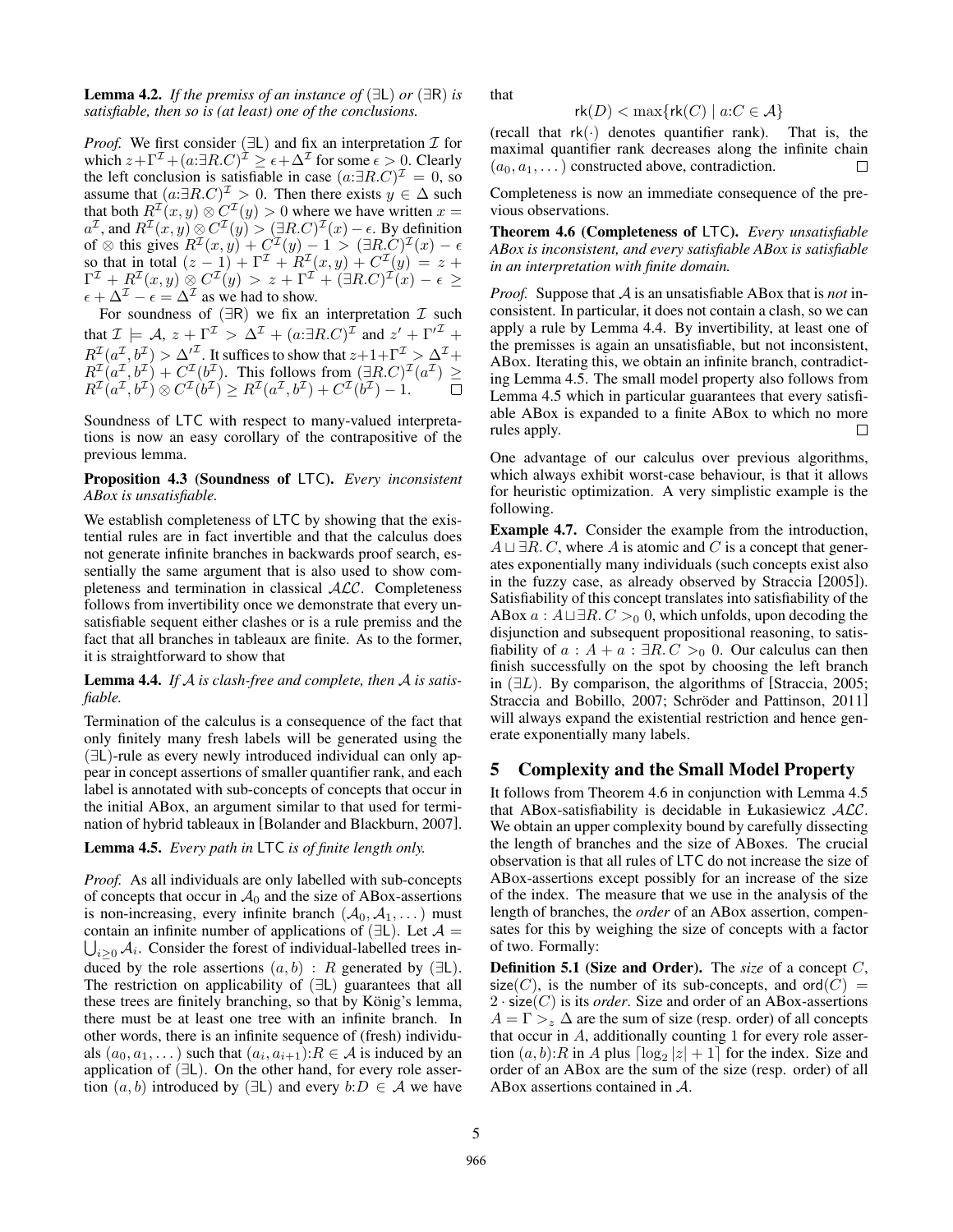Note that  $size(A) \leq ord(A) \leq 2 \cdot size(A)$ . We start with the following easy observation concerning order:

Lemma 5.2. *If* (R) *is a rule instance of* LTC *with premiss* P *and conclusions*  $C_1, \ldots, C_n$  *then*  $\max\{\text{ord}(A) \mid A \in C_i\} \leq$  $\max\{\text{ord}(A) \mid A \in P\}$  *for all*  $1 \leq i \leq n$ .

In other words, the order (but not the size) of ABox assertions is non-decreasing along every branch. As far as we can see, it is essentially this fact that is crucially missing from the argumentation in [Straccia, 2005; Straccia and Bobillo, 2007], where the accompanying integer linear constraints lead a somewhat hidden life.

Our second observation is that the number of fresh individuals introduced by  $(\exists L)$  is at most exponential in the size of the initial ABox.

**Lemma 5.3.** Let  $A_0, A_1, \ldots, A_k$  be a path in LTC. Then the *number of individuals in any* A<sup>i</sup> *is exponentially bounded by*  $size(\mathcal{A}_0)$ .

*Proof.* As every new individual can only be labelled with sub-concepts of concepts occurring in  $A_0$ , the side condition on (∃L) ensures that every individual only produces a number of descendants that is linear in size( $\mathcal{A}_0$ ), i.e. the cardinality of the set  $\{b \mid (a, b): R \in \mathcal{A}_k\}$  is linearly bounded by size( $\mathcal{A}_0$ ). As every individual that is created using (∃L) is only annotated with formulae of smaller quantifier rank, this results in a set of trees, as in the proof of Lemma 4.5, with linear height and linear branching, giving an exponential number of individuals in the worst case. П

The complexity estimate is now a consequence of the observation that one can only produce exponentially many different ABoxes using exponentially many labels.

**Lemma 5.4.** *The length of every path*  $(A_0, A_1, \ldots, A_k)$  *in* LTC *is at most exponential in* ord $(\mathcal{A}_0)$ .

*Proof.* Note that  $A_0 \subseteq A_1 \subseteq A_n$  by the definition of rule instance, and that all inclusions are strict (Definition 3.3). As the order of all ABox assertions in the path is bounded by  $\max\{\text{ord}(A) \mid A \in \mathcal{A}_0\}$ , i.e. linear in the size of  $\mathcal{A}_0$ , the claim follows from the fact that there can be at most exponentially many ABox-assertions of this (maximal) size in the path: we form a linear-sized expression from an alphabet, consisting of logical symbols, concept and role names, and labels, that has at most exponential size by Lemma 5.3.  $\Box$ 

The announced complexity bound for ABox-consistency is now a consequence of the length of the branches.

Theorem 5.5. *ABox-consistency in* LTC *is in* NEXPTIME*.*

*Proof.* By the above, consistency of an ABox A can be solved non-deterministically by applying a rule instance and then guessing a conclusion. After at most exponentially many steps, this leads to a linear programming problem of at most exponential size (exponentially many ABoxes, each of which satisfies  $\text{ord}(\mathcal{A}') \leq \text{ord}(\mathcal{A}) \leq 2\text{size}(\mathcal{A})$ ; we are done since linear programming is in P [Sontag, 1985].  $\Box$ 

The complexity of Łukasiewicz Fuzzy ALC now follows from completeness (Theorem 4.6).

Corollary 5.6. *ABox-satisfiability in Łukasiewicz* ALC *is decidable in* NEXPTIME*. In particular, universal validity in Łukasiewicz* ALC *is decidable in* CONEXPTIME*.*

As an aside, Lemma 5.3 also allows us to improve the finite model property stated in Theorem 4.6 to a small model property.

Corollary 5.7. *Every satisfiable ABox* A *is satisfied by an interpretation with domain bounded exponentially by* size(A)*.*

Remark 5.8. While it would be desirable to support also TBox axioms such as the axiom

$$
young \sqcap \exists R. \; \mathsf{risk} \sqsubseteq \exists R. \; \mathsf{sportsCar},
$$

which states that young people that like to take risks also tend to like sports cars (where we regard all concepts as vague, including the concept sportsCar, which would apply to a Ferrari to a higher degree than to a Vauxhall Tigra), it has been shown that unrestricted TBoxes lead to undecidability in Łukasiewicz Fuzzy  $ALC$  [Baader and Peñaloza, 2011; Cerami and Straccia, 2013] (while in the finite-valued case, decidability extends even to very expressive logics such Łukasiewucz fuzzy SROIQ [Bobillo and Straccia, 2011]). On the other hand, we expect no essential difficulties in accommodating so-called *acyclic* TBoxes by the standard technique of on-the-fly expansion [Lutz, 1999]. Here, a TBox is called *acyclic* if its axioms all have the form  $A = C$  where A is atomic and C is called the *definition of* A such that every atomic concept has at most one definition and the relation 'appears in the definition of' on atomic concepts is acyclic.

#### 6 Conclusions

We have introduced a labelled tableau calculus for Łukasiewicz Fuzzy  $ALC$ , which we have shown to be sound (Proposition 4.3) and complete (Theorem 4.6). The calculus realizes the best known upper complexity bound NEXP-TIME (Theorem 5.5). The calculus generalizes previous calculi by allowing *linear inequalities* in ABoxes which, for the first time, permit the comparison of truth degrees across individuals. As a by-product we obtain a new proof of a previously known result, the small model property of Łukasiewicz Fuzzy  $ALC$  (Corollary 5.7). It is known that reasoning with general TBoxes destroys both the finite model property [Bobillo *et al.*, 2011] and decidability [Cerami and Straccia, 2013; Baader and Peñaloza, 2011]. As a consequence,  $ABox$ reasoning, as treated here, together with acyclic TBoxes that are expanded on the fly, is the best we can hope for. Compared to previous decision procedures, our approach has the following main advantages:

• it is strictly more expressive (due to the use of linear inequalities) while retaining the same complexity as other algorithms as demonstrated in Example 2.3

• the complexity bound of our calculus is a true worst case bound that can be often be avoided in practical examples, whereas all other calculi known to date produce integer programming problems that are as large as the full tableau tree, i.e. typically exponential, see Remark 3.5.

The most pressing remaining open question is the actual optimality of the complexity bound, i.e. to show that concept satisfiability in Łukasiewicz Fuzzy ALC is NEXPTIME-hard.